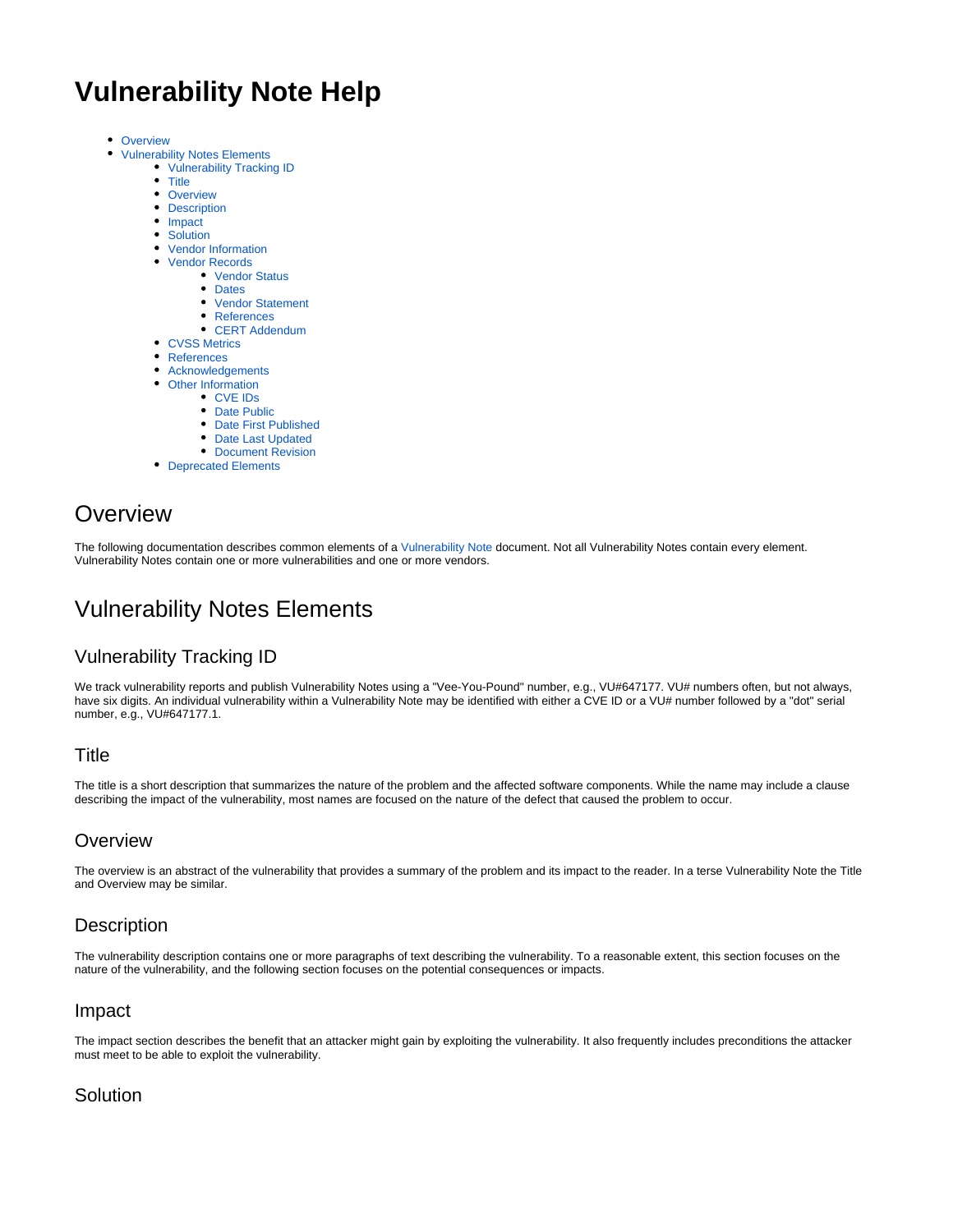The solution section contains information about how to correct the vulnerability. This guidance is usually general, while more vendor-specific information can be found in the Vendor Information section. The Solution section often includes workarounds or mitigation information in addition to the usual advice to "apply updates." Sub-headings are often used and appear roughly in order with more specific and effective advice first.

# <span id="page-1-0"></span>Vendor Information

This section (previously titled "Systems Affected") includes a list of vendors who may be affected by the vulnerability. Specifically, vendors listed here have been notified by the CERT/CC because we are reasonably concerned that the vendors may be affected by a vulnerability. Listed vendors may or may not be affected.

The list of vendors is sorted first by status (Affected, Not Affected, and Unknown), then by vendor records.

# <span id="page-1-1"></span>Vendor Records

An individual vendor element is called a Vendor Record. Vendor Records have several sub-elements. For a Vulnerability Note with multiple vulnerabilities, each vulnerability and its corresponding Vendor Status and Vendor Statement can be listed individually within a Vendor Record.

We notify vendors who we have sufficient reason to believe may be affected. Notification adds the vendor to the vendor list in the Vulnerability Note. Listing a vendor does not necessarily mean that the vendor is affected by the vulnerability.

## <span id="page-1-2"></span>**Vendor Status**

This element indicates in broad terms whether the vendor is responsible for any products, components, or services that we consider to be vulnerable or in some way affected by the vulnerability. In many cases, the relationship between a vendor's products and a vulnerability is more complex than a simple "Vulnerable" or "Not Vulnerable" status. More detailed information is often available in the Vendor Statement and other elements of the Vendor Record.

Vendor Status is based on the time that the case was opened, that is, status does not change once the vendor has released updated software or mitigation advice.

One significant factor we consider when determining vendor status is the extent to which vendors or users need to perform some mitigating activity. In the most common case, affected vendors develop and release changed software (e.g., patch, upgrade, update) and users deploy the changed software.

#### **Unknown**

By default, vendors are marked as "Unknown." "Unknown" may indicate that we have notified the vendor but have not observed or processed a response. "Unknown" may also indicate that we have not contacted the vendor, possibly because we were unable to identify a security point of contact with reasonable effort.

#### **Affected**

If we have strong evidence (such as first-hand knowledge or vendor acknowledgement), we mark vendors as "Affected." In most cases, if a reader or user needs to take action, then status is "Affected."

#### **Not Affected**

We accept assertions from vendors that they are "Not Affected" unless we have strong evidence to the contrary.

#### <span id="page-1-3"></span>**Dates**

#### **Notified**

This is the date that we notified the vendor of the vulnerability. In some cases, this may be the date that the vendor first contacted us, or it may be the earliest date when the vendor is known to have been aware of the vulnerability (for example, if the vendor published a patch or an advisory).

#### **Statement**

This is when the vendor first provided a Vendor Statement.

#### **Updated**

This is when the vendor information was last updated.

## <span id="page-1-4"></span>**Vendor Statement**

This is the vendor's official response to our queries about the vulnerability. Vendors can provide their own statements, which we reproduce verbatim (or very rarely with minor formatting and grammar edits). While we try to resolve disagreements and misunderstandings, we accept that a vendor may disagree with us, and the Vendor Statement provides a way to convey the vendor's position.

We suggest that the vendors include relevant information about correcting the problem, such as pointers to software updates and security advisories.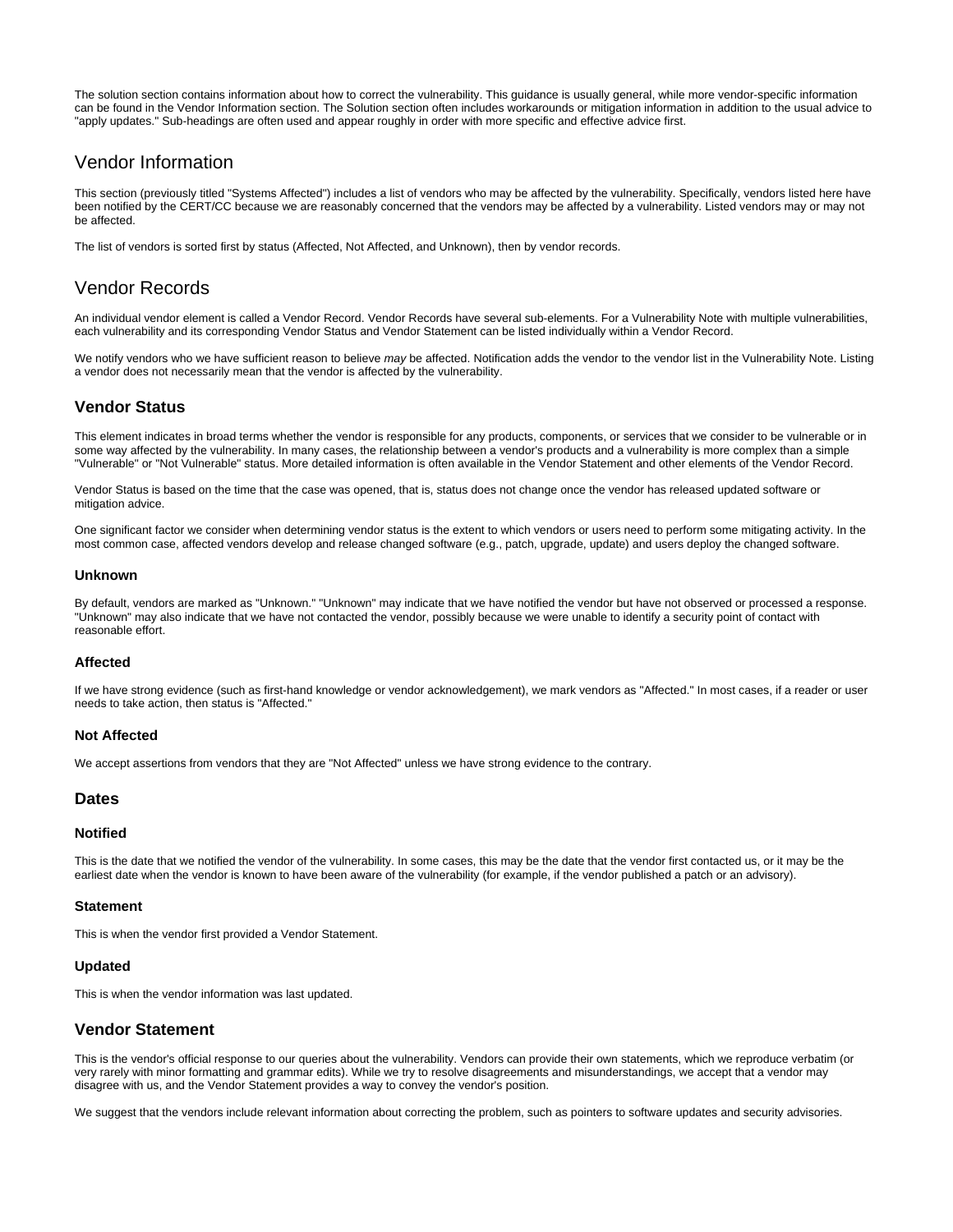We are highly confident that this information in this comes from the vendor. Statements are usually authenticated through VINCE, PGP-signed, or published by the vendor.

## <span id="page-2-0"></span>**References**

References are URLs provided by the vendor or the CERT/CC. If there are no references then this element heading will not appear.

## <span id="page-2-1"></span>**CERT Addendum**

This element is provided by the CERT/CC and may include additional information or commentary on a specific Vendor Record.

# <span id="page-2-2"></span>CVSS Metrics

As of the release of [VINCE](https://kb.cert.org/vince/) in May 2020, we are no longer providing Common Vulnerability Scoring System (CVSS) scores. Many older Vulnerability Notes include CVSSv2 vectors and scores. For those Vulnerability Notes, the following guidance applies.

CVSS metrics appear in vulnerability notes published after March 27, 2012. We score Temporal metrics using information available at the time the vulnerability note is first published. Temporal metric information may or may not be updated after initial publication. We score Environmental metrics with a broad scope, typically some approximation of the whole internet. To use CVSS effectively, it is important to calculate your own current and specific Temporal and Environmental metrics. For vulnerability notes that cover more than one vulnerability (e.g., multiple CVE IDs), the CVSS metrics will apply to the vulnerability with the highest CVSS base metric.

Reasons for our decision to stop using CVSS can be found in [Towards Improving CVSS](https://resources.sei.cmu.edu/library/asset-view.cfm?assetID=538368) and Prioritizing Vulnerability Response: A Stakeholder-Specific [Vulnerability Categorization](https://resources.sei.cmu.edu/library/asset-view.cfm?assetID=636379)**.**

## <span id="page-2-3"></span>References

References are a collection of relevant URLs. We attempt to list original source material first, and sometimes include references to high quality secondhand material as well.

## <span id="page-2-4"></span>Acknowledgements

Unless otherwise requested, we acknowledge individuals and organizations who report vulnerabilities to us. This element identifies who reported the vulnerability, anyone who was instrumental in the development of the Vulnerability Note or assisted significantly in the coordinated vulnerability disclosure process, and the primary author of the Vulnerability Note.

# <span id="page-2-5"></span>Other Information

These elements provide additional information about the Vulnerability Note.

## <span id="page-2-6"></span>**CVE IDs**

CVE IDs are used to uniquely identify a vulnerability. The ID is also a link to additional information on the NIST National Vulnerability Database (NVD). In some cases, a Vulnerability Note may not include CVE IDs. The mapping between CVE IDs and VU# numbers may not be one-to-one.

## <span id="page-2-7"></span>**Date Public**

This is the date on which the vulnerability was first known to the public, to the best of our knowledge. Usually this date is when the Vulnerability Note was first published, when an exploit was first discovered, when the vendor first distributed an update publicly, or when a description of the vulnerability was made public.

## <span id="page-2-8"></span>**Date First Published**

This is the date when we first published the Vulnerability Note.

## <span id="page-2-9"></span>**Date Last Updated**

This is the date the Vulnerability Note was last updated. Since each vulnerability note is updated as we receive new information, this date may change frequently. This date is also updated when vendor information changes.

## <span id="page-2-10"></span>**Document Revision**

This number is updated when the Vulnerability Note is modified and republished.

# <span id="page-2-11"></span>Deprecated Elements